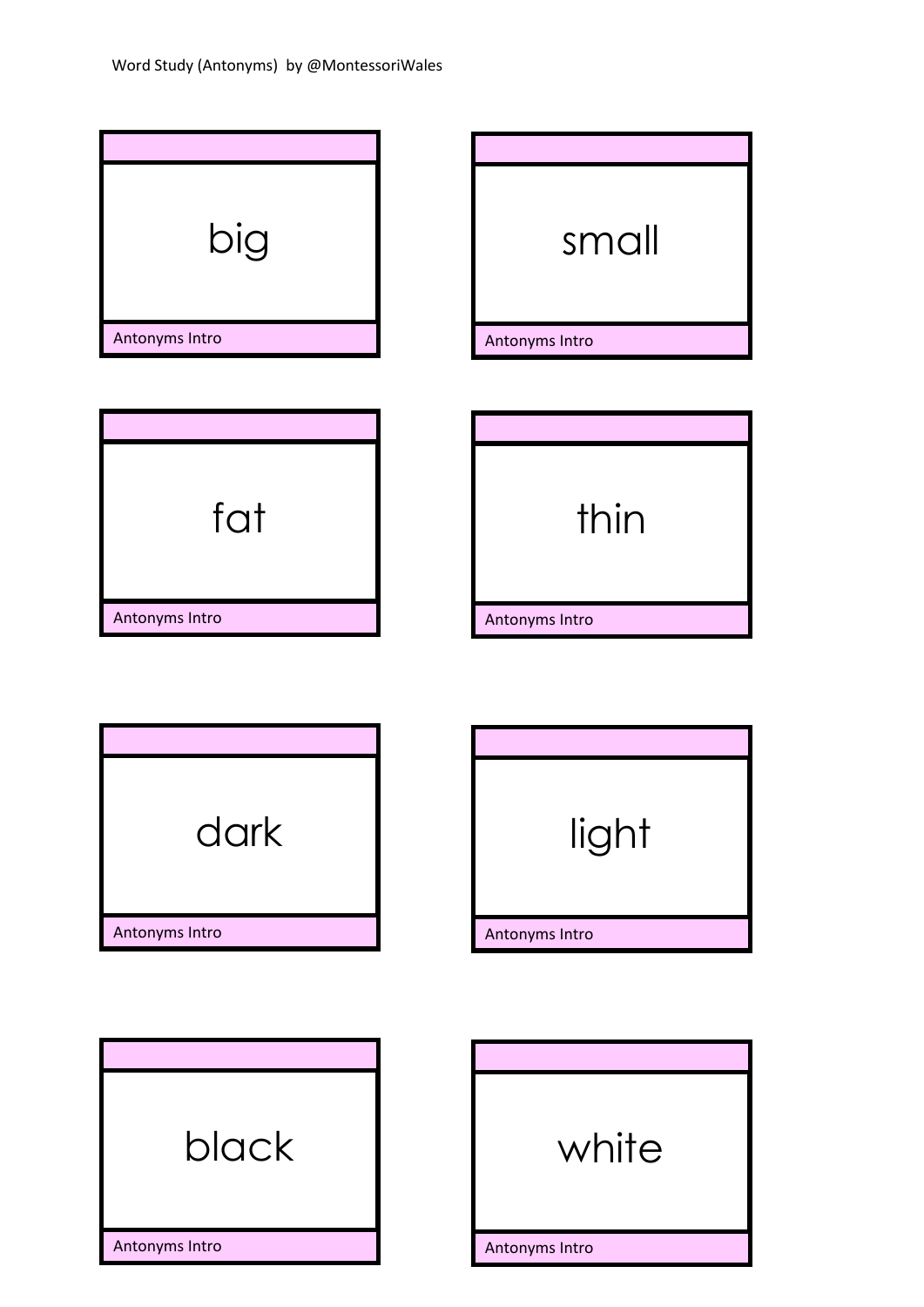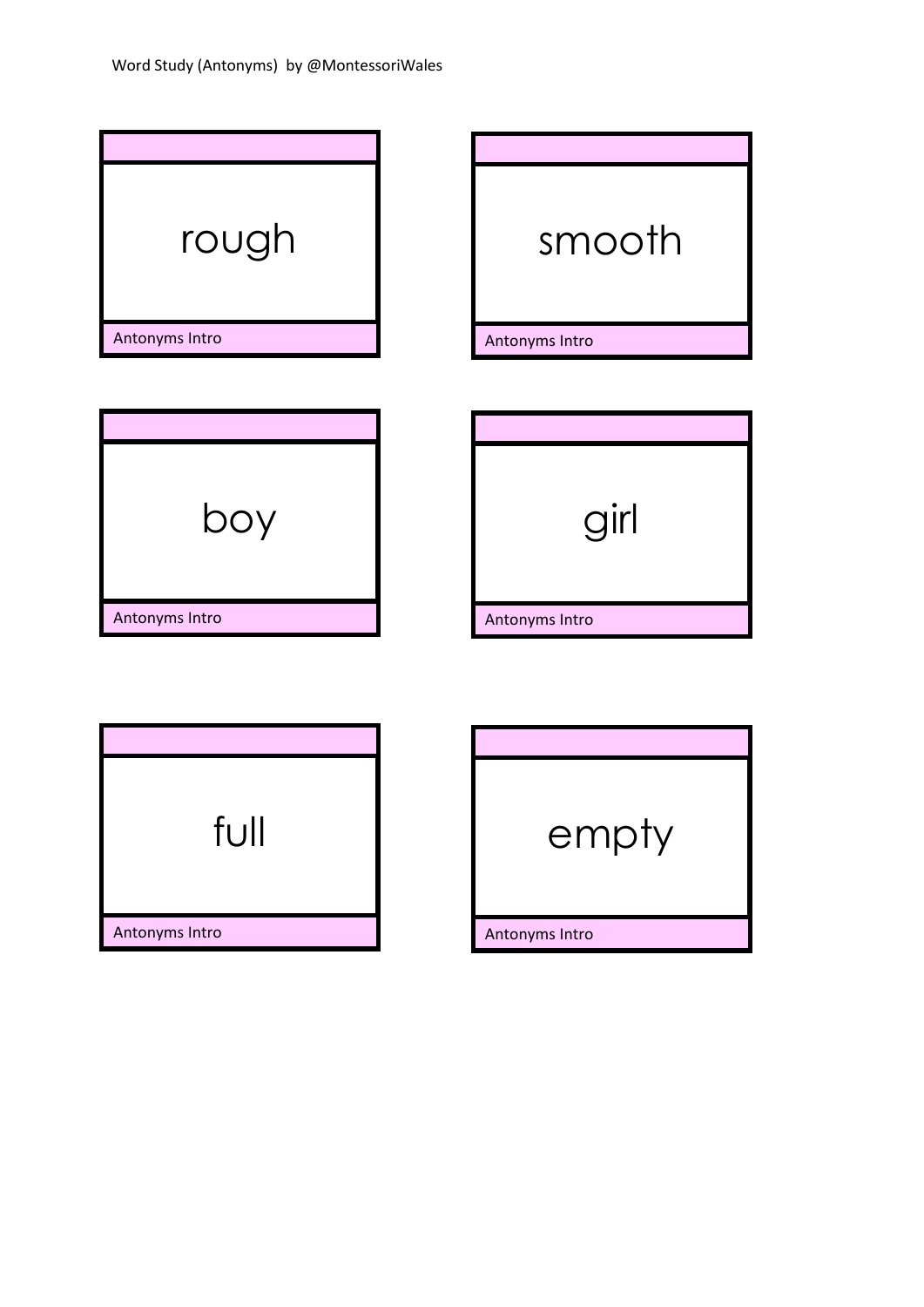| $\bigstar$ | day  | night      | dead     |
|------------|------|------------|----------|
| Antonyms 1 |      | Antonyms 1 |          |
|            |      |            |          |
|            |      |            |          |
| alive      | dry  | wet        | cheerful |
| Antonyms 1 |      | Antonyms 1 |          |
|            |      |            |          |
| sad        | east | west       | empty    |
| Antonyms 1 |      | Antonyms 1 |          |
|            |      |            |          |
| full       | few  | many       | fiction  |
| Antonyms 1 |      | Antonyms 1 |          |
|            |      |            |          |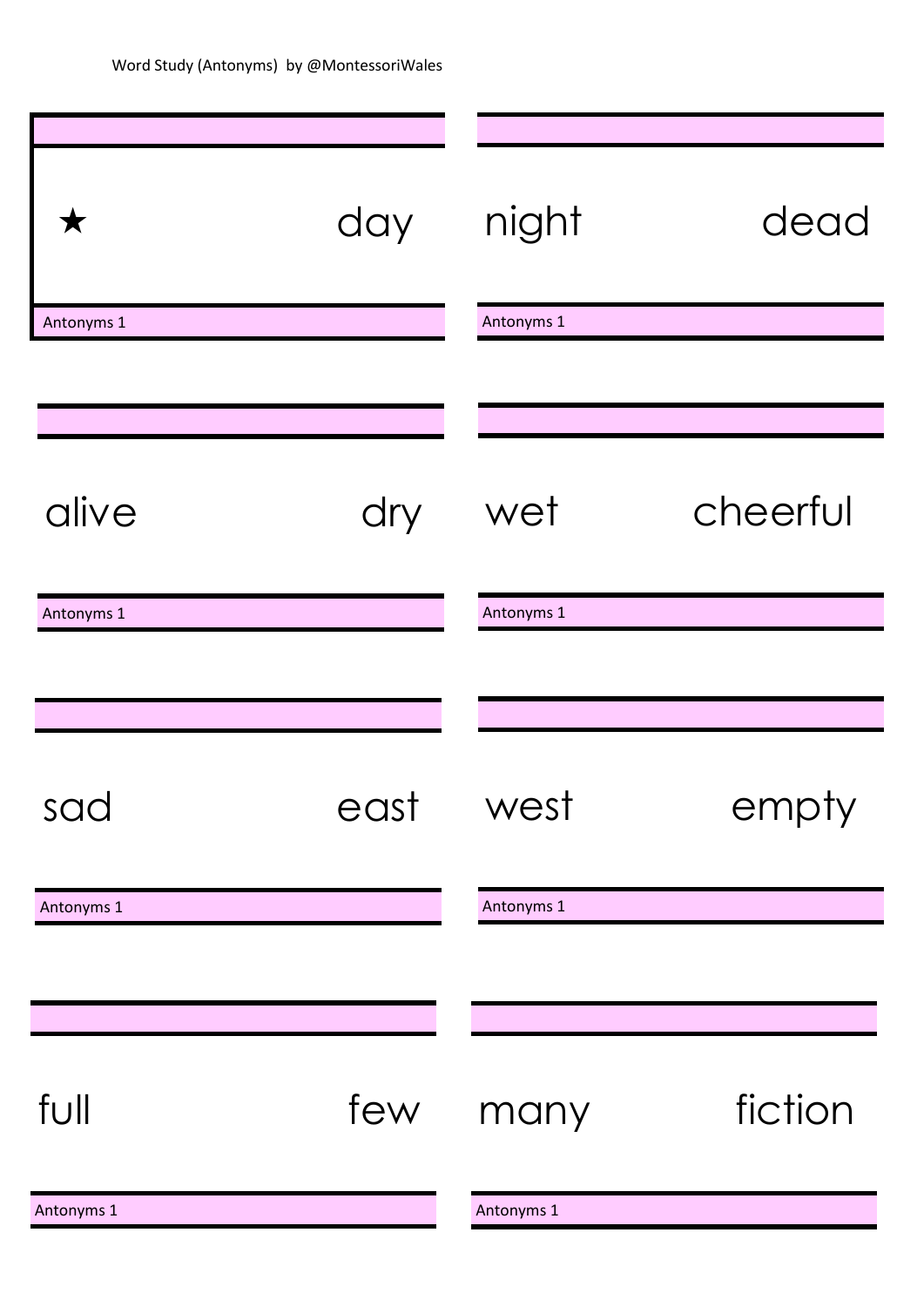| fact           | finish | begin      | from   |
|----------------|--------|------------|--------|
| Antonyms 1     |        | Antonyms 1 |        |
|                |        |            |        |
|                |        |            |        |
| $\overline{1}$ | friend | enemy      | hungry |
| Antonyms 1     |        | Antonyms 1 |        |
|                |        |            |        |
|                |        |            |        |
| full           | mix    | sort       | laugh  |
| Antonyms 1     |        | Antonyms 1 |        |
|                |        |            |        |
|                |        |            |        |
| cry            | never  | always     |        |
| Antonyms 1     |        | Antonyms 1 |        |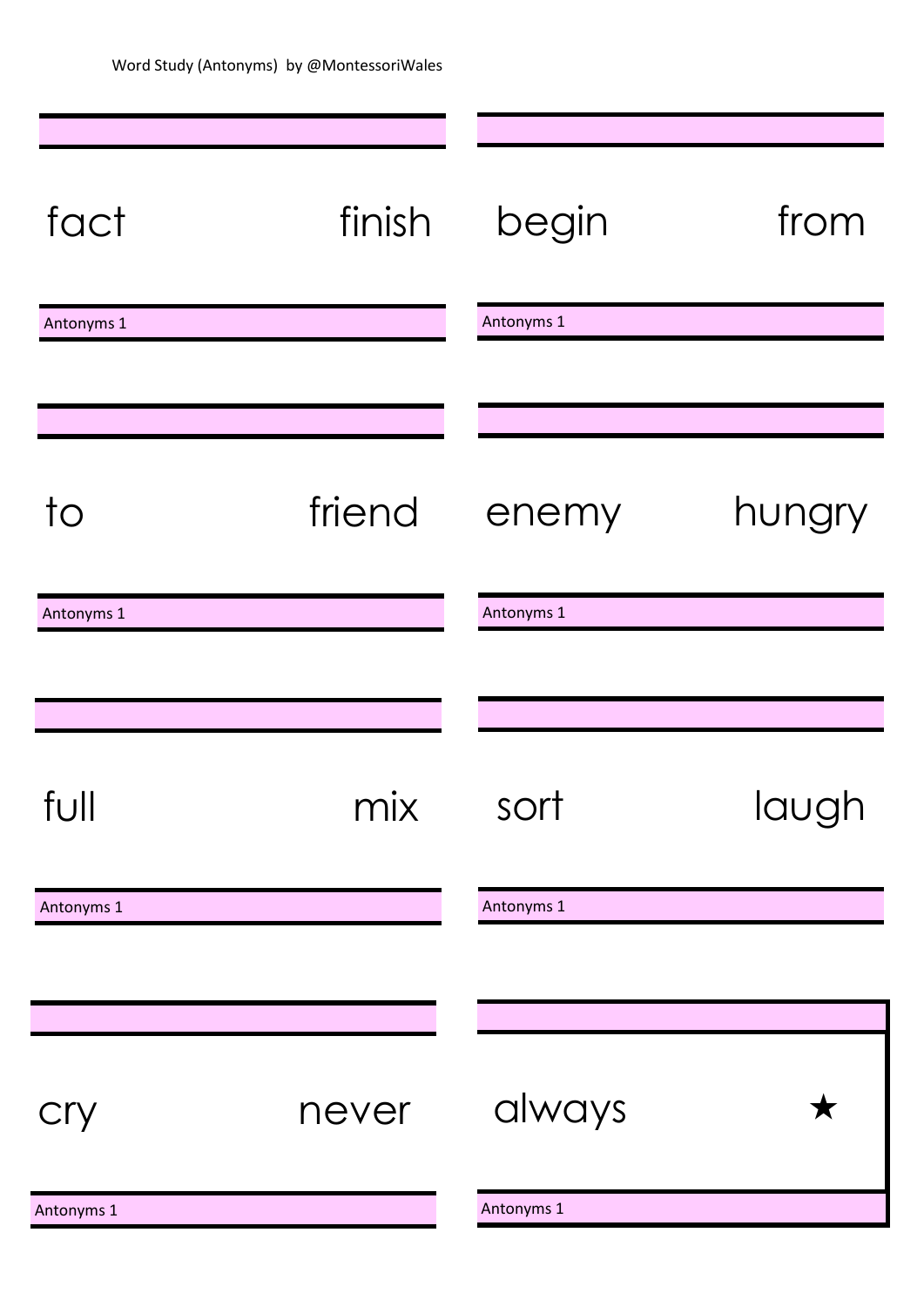| ★          | ahead     | behind     | always  |
|------------|-----------|------------|---------|
| Antonyms 2 |           | Antonyms 2 |         |
|            |           |            |         |
|            |           |            |         |
| never      | asleep    | awake      | attack  |
| Antonyms 2 |           | Antonyms 2 |         |
|            |           |            |         |
|            |           |            |         |
| defend     | bad       | good       | bald    |
| Antonyms 2 |           | Antonyms 2 |         |
|            |           |            |         |
|            |           |            |         |
| hairy      | beautiful | ugly       | beneath |
| Antonyms 2 |           | Antonyms 2 |         |
|            |           |            |         |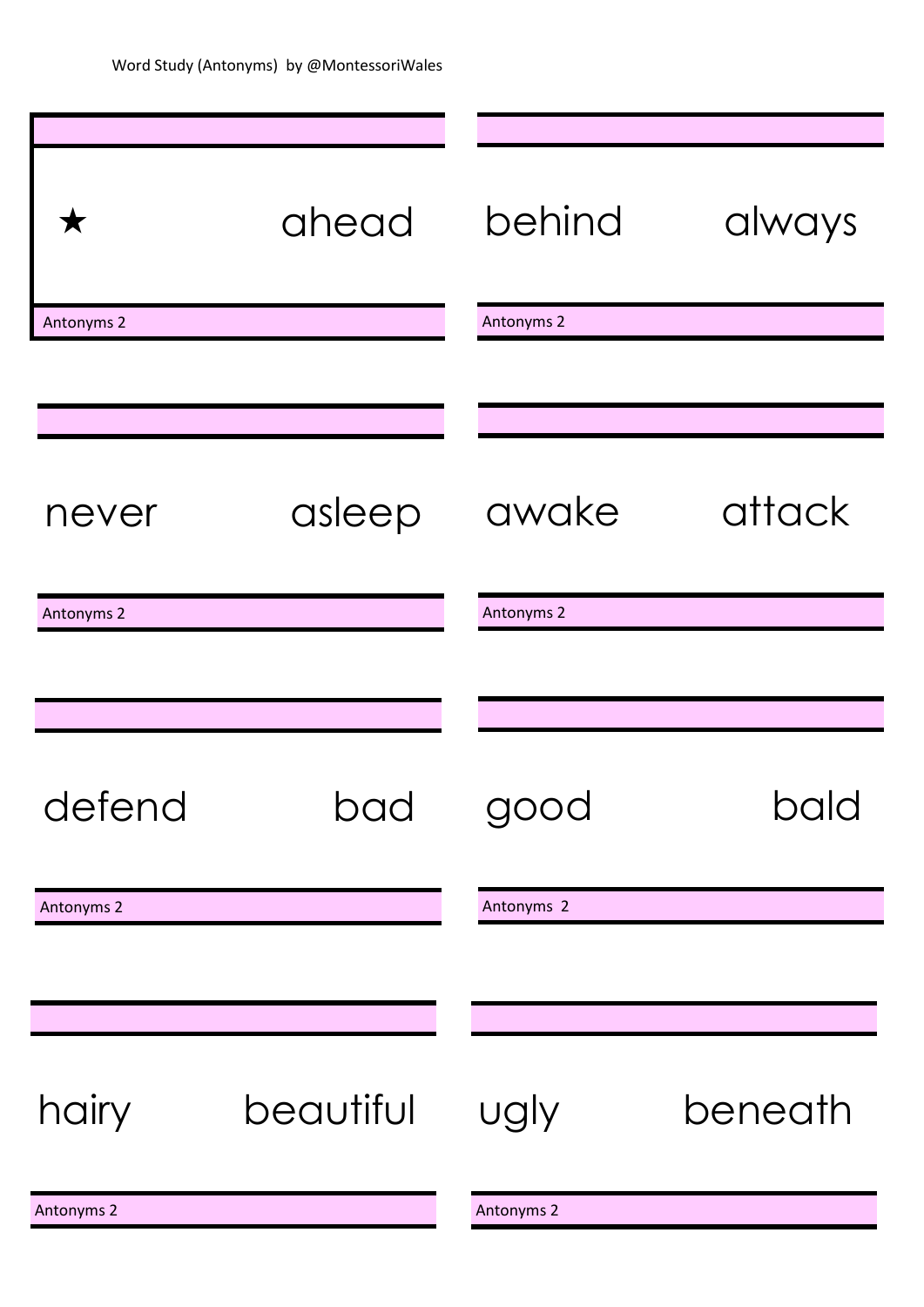| above      | best  | worst      | bitter  |
|------------|-------|------------|---------|
| Antonyms 2 |       | Antonyms 2 |         |
|            |       |            |         |
|            |       |            |         |
| sweet      | buy   | sell       | careful |
| Antonyms 2 |       | Antonyms 2 |         |
|            |       |            |         |
|            |       |            |         |
| careless   | catch | throw      | certain |
| Antonyms 2 |       | Antonyms 2 |         |
|            |       |            |         |
|            |       |            |         |
| uncertain  | dark  | light      |         |
| Antonyms 2 |       | Antonyms 2 |         |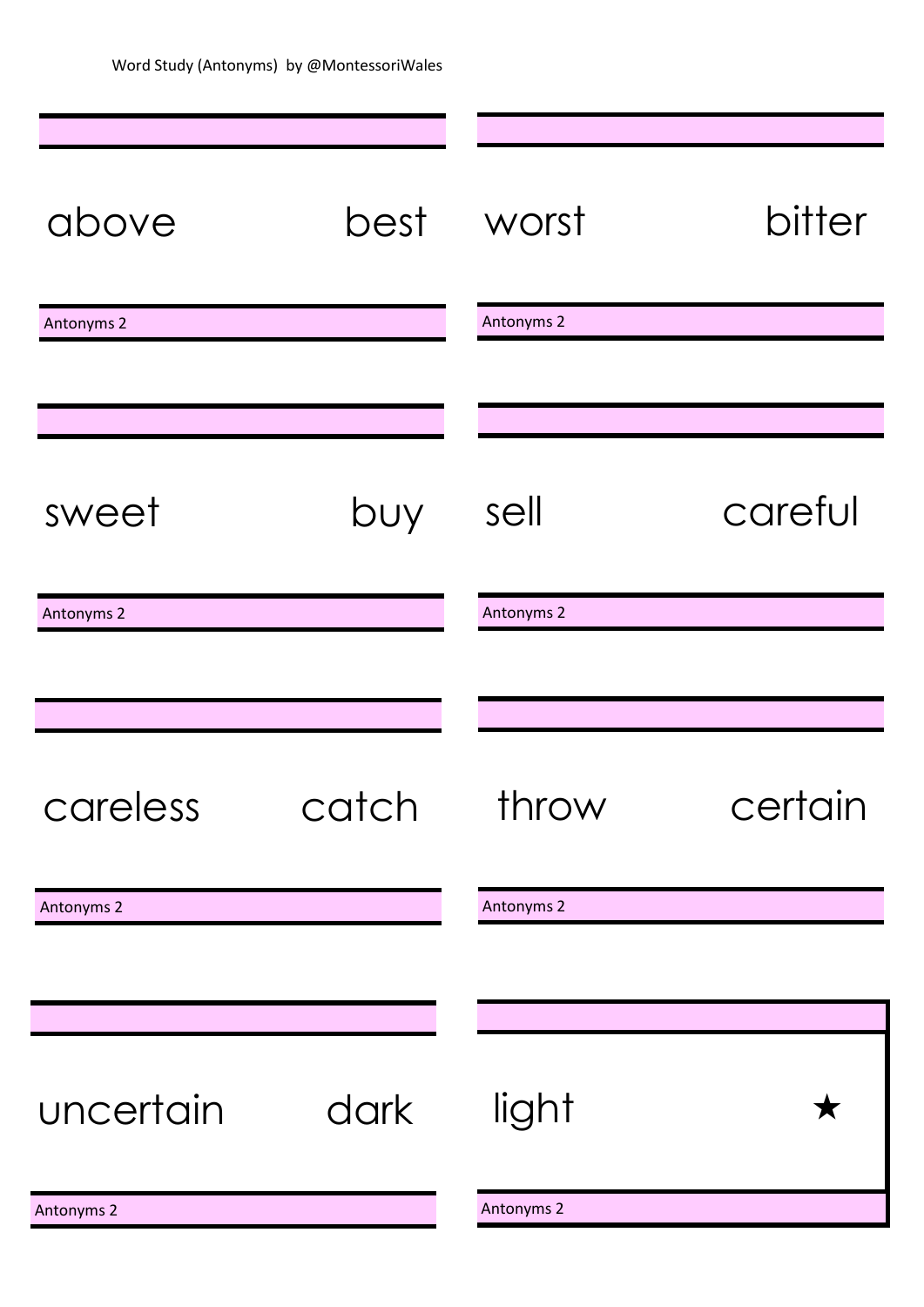| ▼          | above                               | below      | hot    |
|------------|-------------------------------------|------------|--------|
| Antonyms 3 |                                     | Antonyms 3 |        |
|            |                                     |            |        |
|            |                                     |            |        |
| cold       | kind                                | mean       | before |
| Antonyms 3 |                                     | Antonyms 3 |        |
|            |                                     |            |        |
|            |                                     |            |        |
| after      | $\bigcirc$ ff<br>$\check{ }$<br>. . | ON         | closed |
| Antonyms 3 |                                     | Antonyms 3 |        |
|            |                                     |            |        |
|            |                                     |            |        |
| open       | come                                | go         | Up     |
| Antonyms 3 |                                     | Antonyms 3 |        |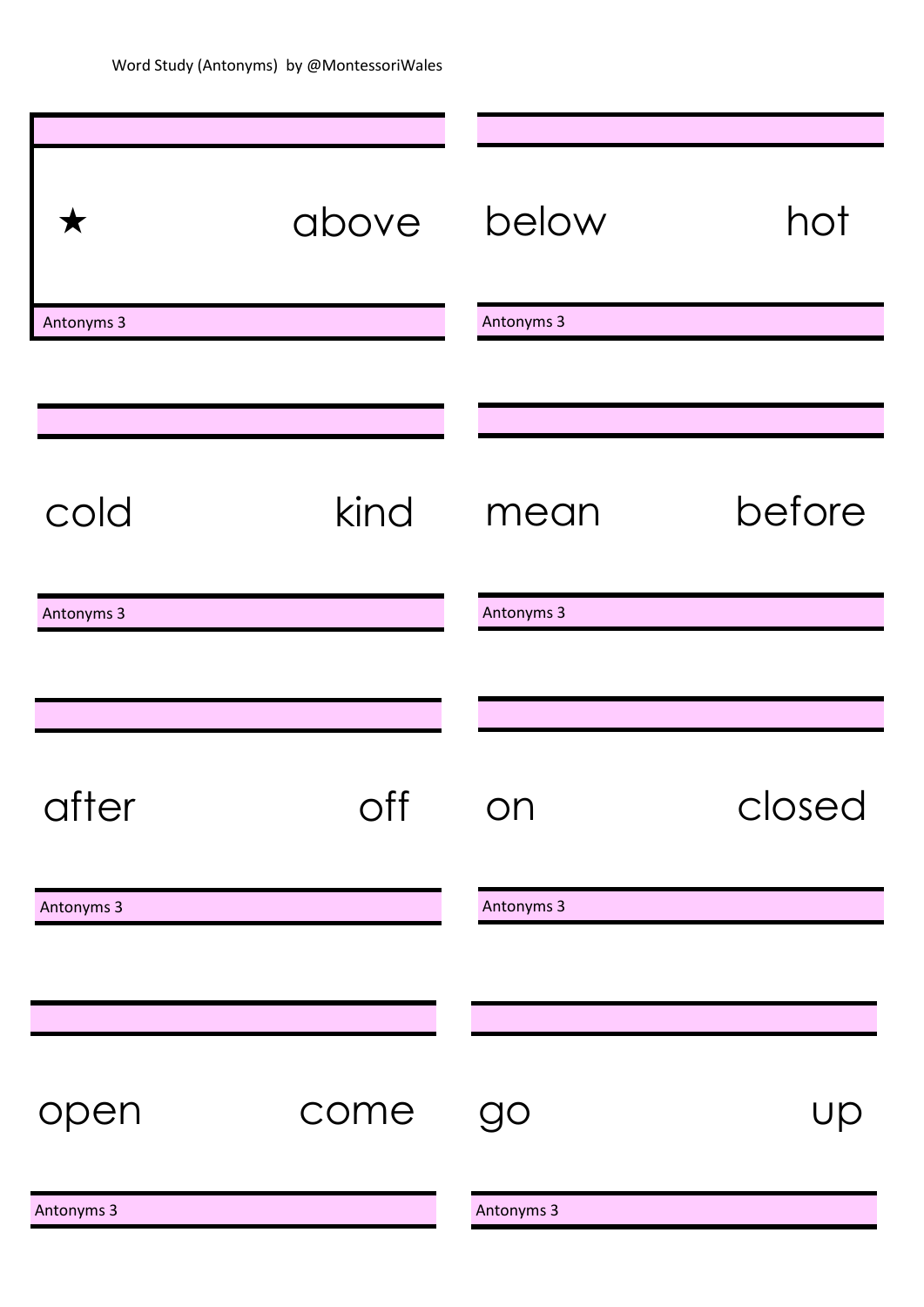| down       | slow | fast       | wet  |
|------------|------|------------|------|
| Antonyms 3 |      | Antonyms 3 |      |
|            |      |            |      |
| dry        | easy | difficult  | find |
| Antonyms 3 |      | Antonyms 3 |      |
|            |      |            |      |
|            |      |            |      |
| lose       | take | give       | push |
| Antonyms 3 |      | Antonyms 3 |      |
|            |      |            |      |
|            |      |            |      |
| pull       | left | right      |      |
| Antonyms 3 |      | Antonyms 3 |      |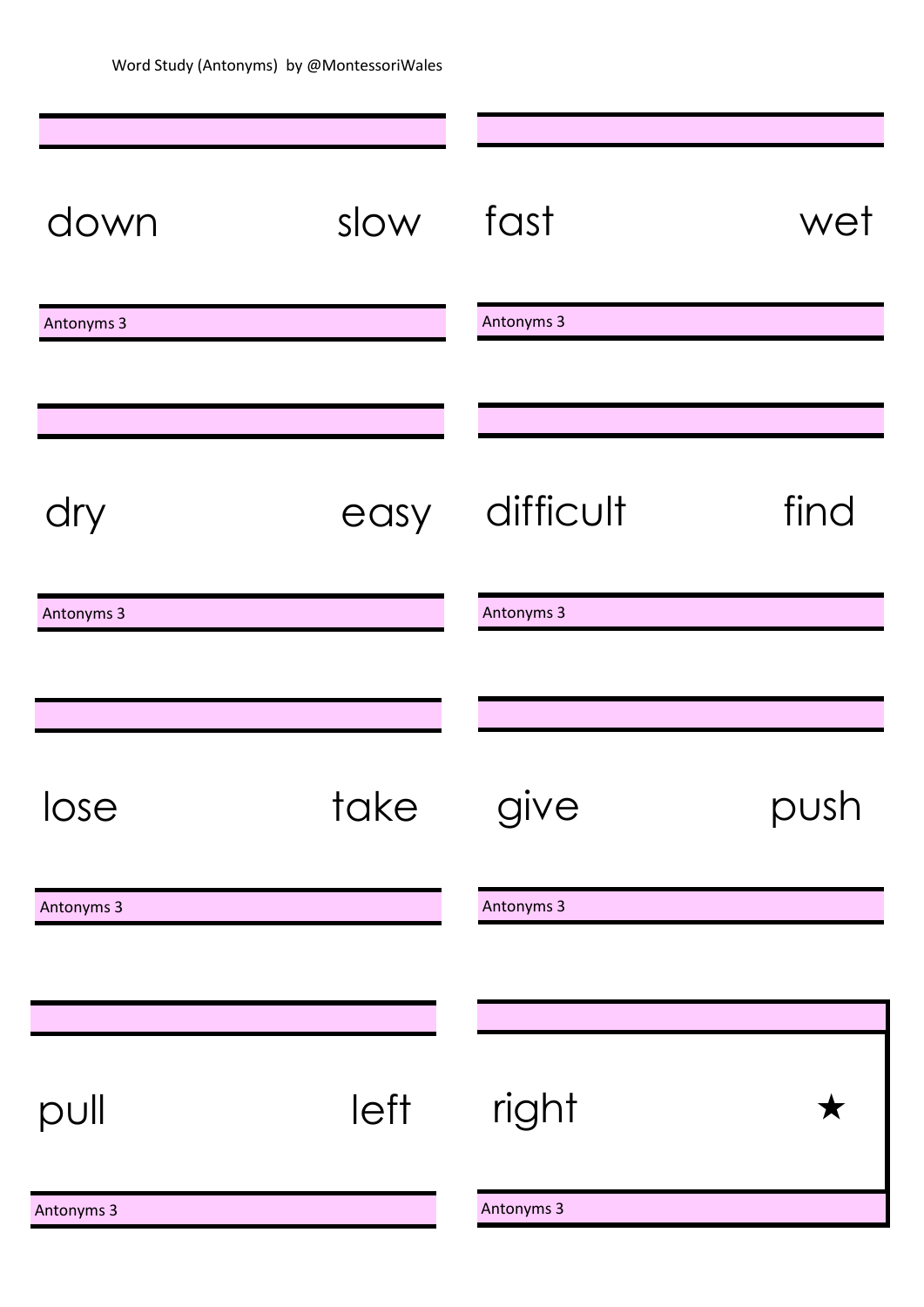| ★          | follow | lead       | heavy     |
|------------|--------|------------|-----------|
| Antonyms 4 |        | Antonyms 4 |           |
|            |        |            |           |
|            |        |            |           |
| light      | high   | low        | imaginary |
| Antonyms 4 |        | Antonyms 4 |           |
|            |        |            |           |
|            |        |            |           |
| real       | long   | short      | lost      |
| Antonyms 4 |        | Antonyms 4 |           |
|            |        |            |           |
|            |        |            |           |
| found      | new    | old        | question  |
| Antonyms 4 |        | Antonyms 4 |           |
|            |        |            |           |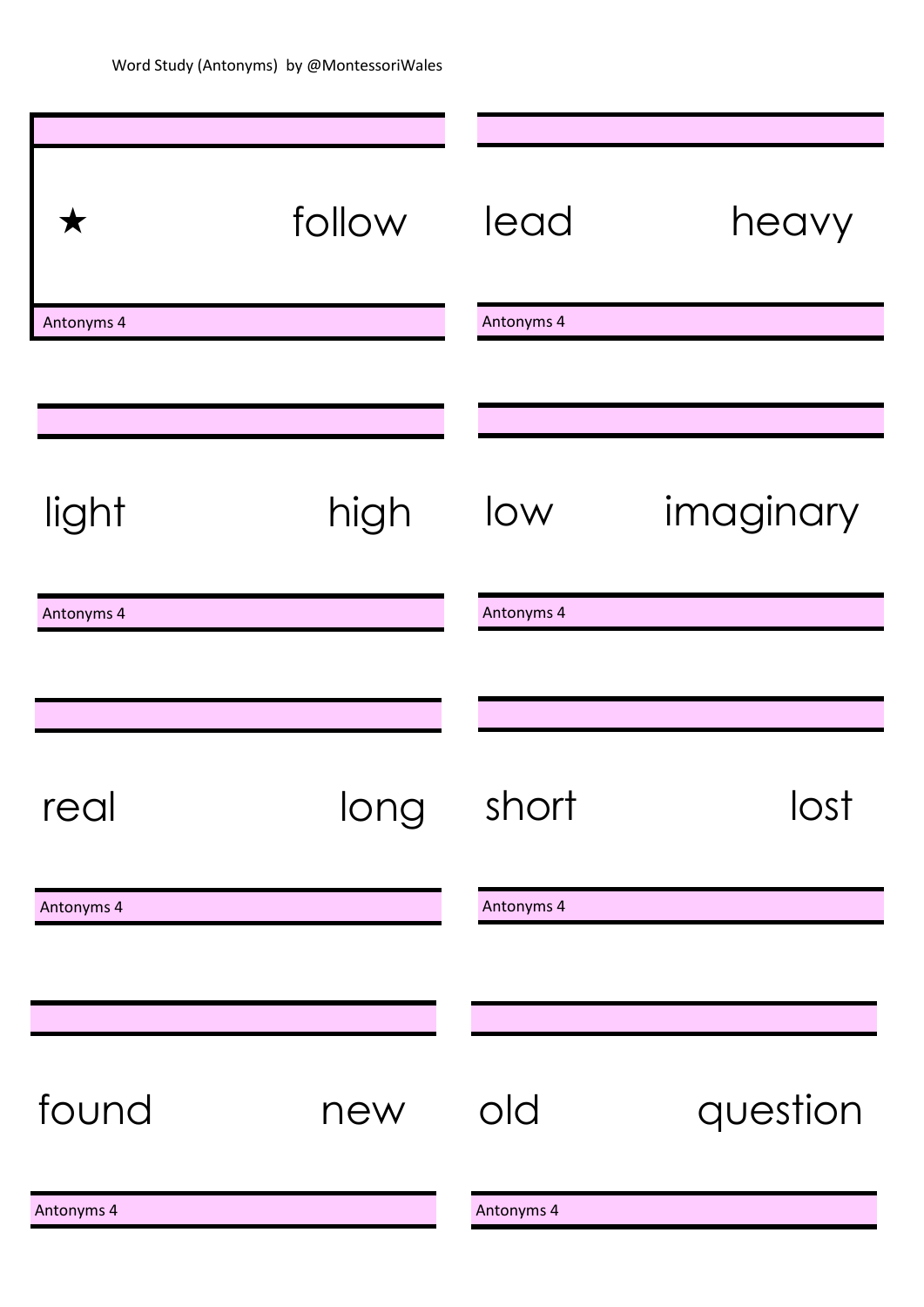| answer     | expensive | cheap      | inner |
|------------|-----------|------------|-------|
| Antonyms 4 |           | Antonyms 4 |       |
|            |           |            |       |
|            |           |            |       |
| outer      | strong    | weak       | quick |
| Antonyms 4 |           | Antonyms 4 |       |
|            |           |            |       |
|            |           |            |       |
| slow       | positive  | negative   |       |
| Antonyms 4 |           | Antonyms 4 |       |
|            |           |            |       |
|            |           |            |       |
| whole      | true      | false      |       |
| Antonyms 4 |           | Antonyms 4 |       |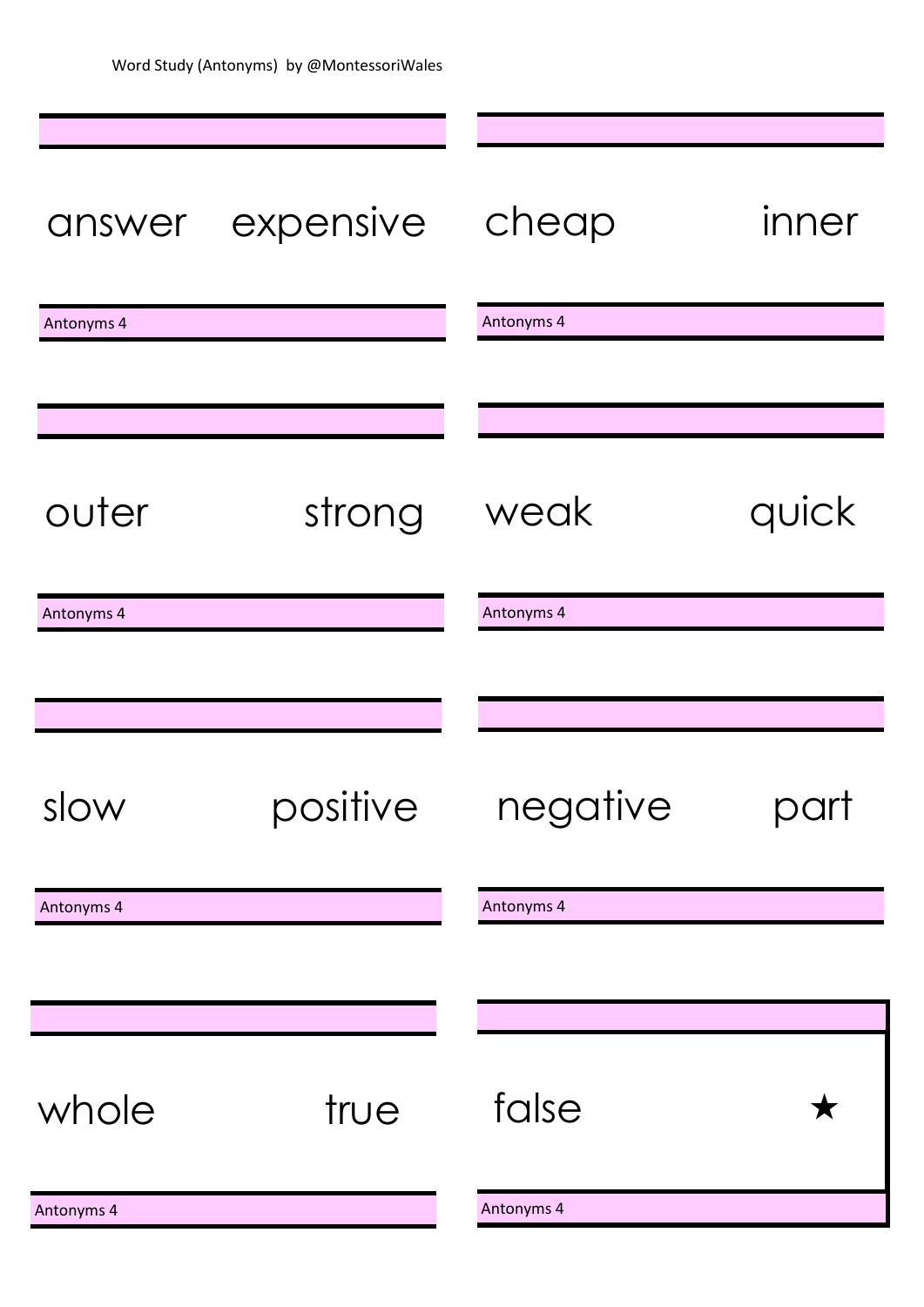| $\bigstar$ | peace     | war        | float  |
|------------|-----------|------------|--------|
| Antonyms 5 |           | Antonyms 5 |        |
|            |           |            |        |
|            |           |            |        |
| sink       | private   | public     | polite |
| Antonyms 5 |           | Antonyms 5 |        |
|            |           |            |        |
|            |           |            |        |
| rude       | part      | whole      | warm   |
| Antonyms 5 |           | Antonyms 5 |        |
|            |           |            |        |
|            |           |            |        |
| cool       | different | same       | push   |
| Antonyms 5 |           | Antonyms 5 |        |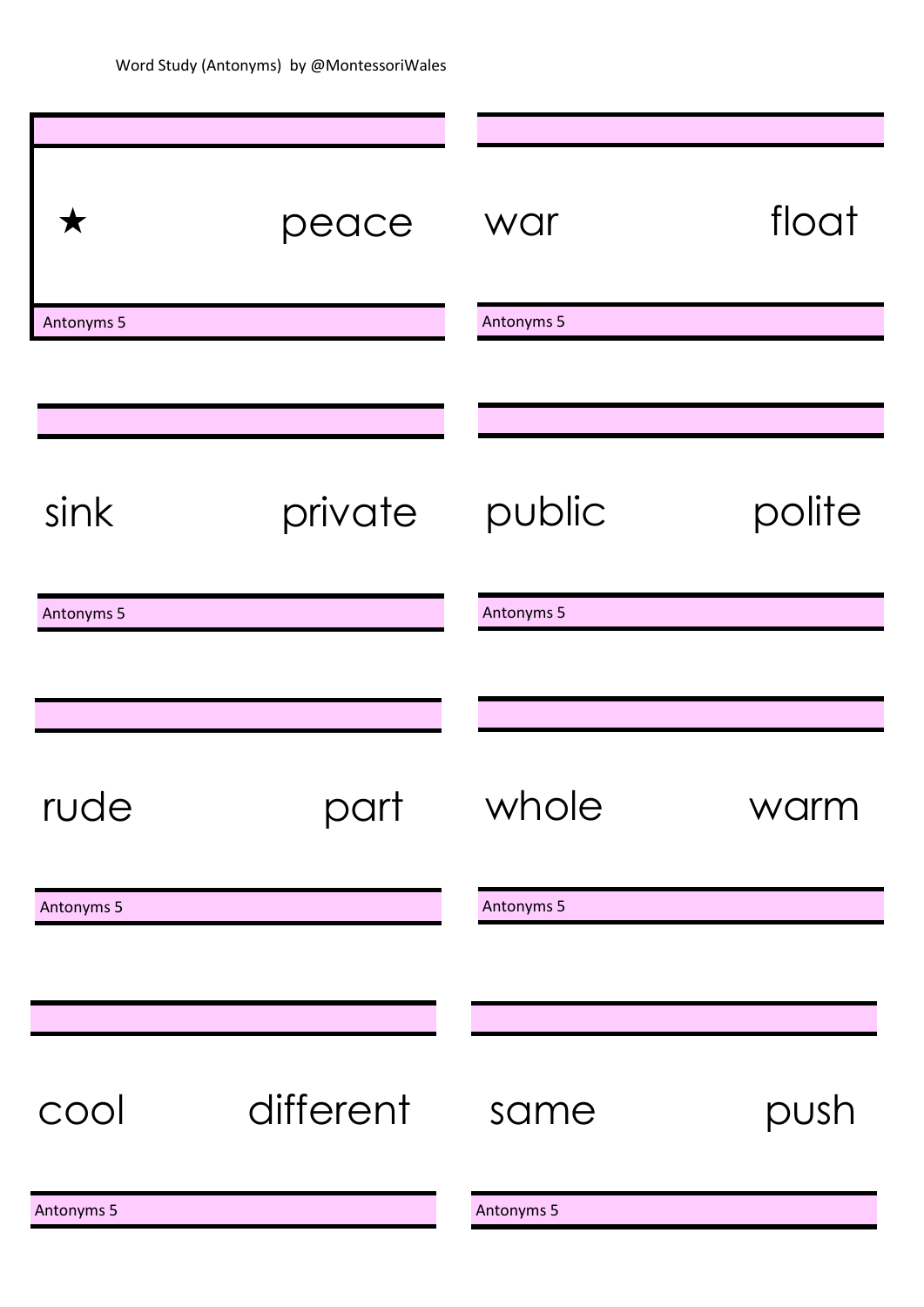| pull       | quick | slow       | raw    |
|------------|-------|------------|--------|
| Antonyms 5 |       | Antonyms 5 |        |
|            |       |            |        |
| cooked     | thick | thin       | north  |
| Antonyms 5 |       | Antonyms 5 |        |
|            |       |            |        |
|            |       |            |        |
| south      | sweet | sour       | seldom |
| Antonyms 5 |       | Antonyms 5 |        |
|            |       |            |        |
|            |       |            |        |
| often      | shout | whisper    |        |
| Antonyms 5 |       | Antonyms 5 |        |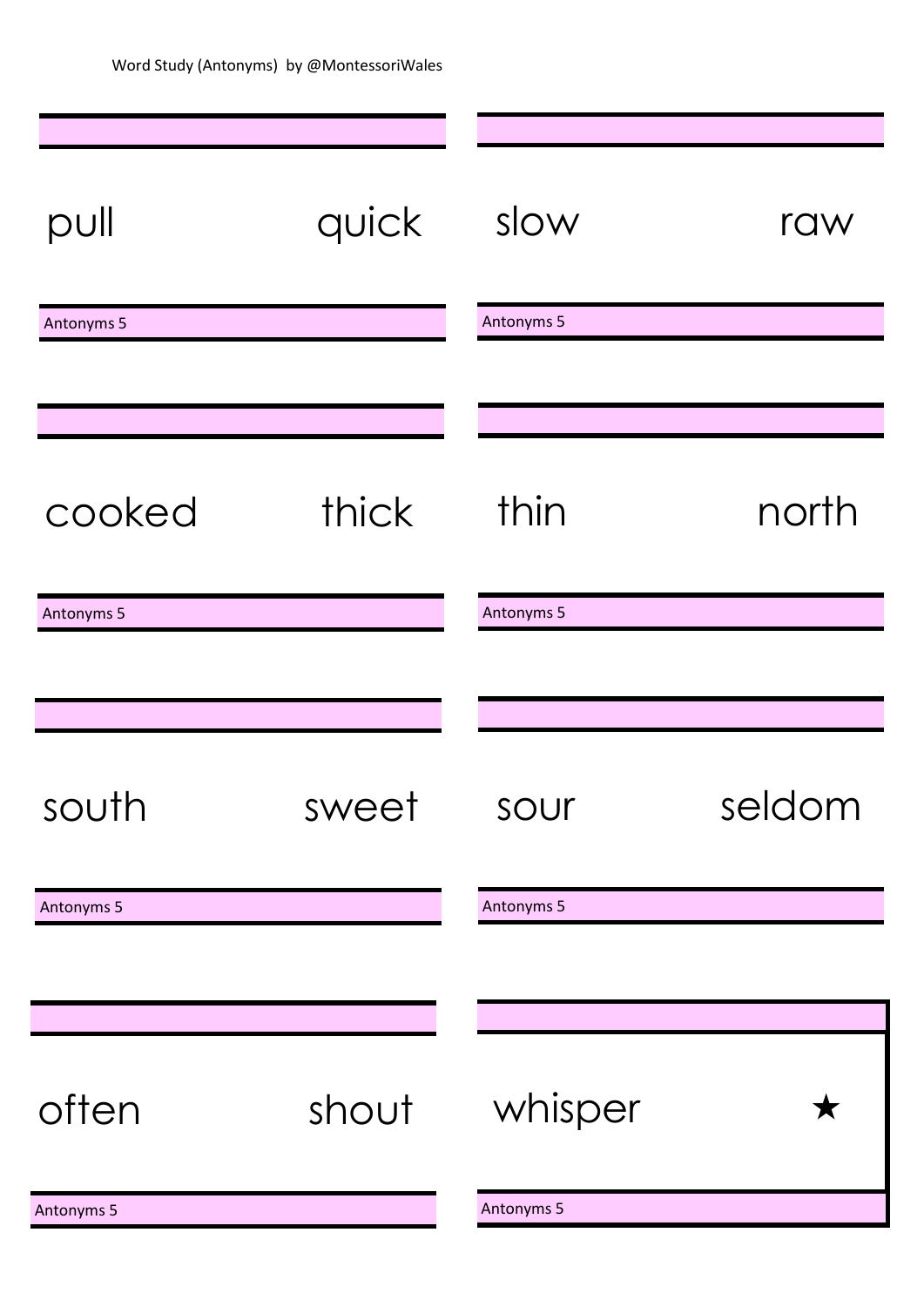| Х          | young   | old        | yes  |
|------------|---------|------------|------|
| Antonyms 6 |         | Antonyms 6 |      |
|            |         |            |      |
|            |         |            |      |
| no         | vacant  | occupied   | walk |
| Antonyms 6 |         | Antonyms 6 |      |
|            |         |            |      |
|            |         |            |      |
| run        | violent | gentle     | work |
| Antonyms 6 |         | Antonyms 6 |      |
|            |         |            |      |
|            |         |            |      |
| play       | late    | early      | tame |
| Antonyms 6 |         | Antonyms 6 |      |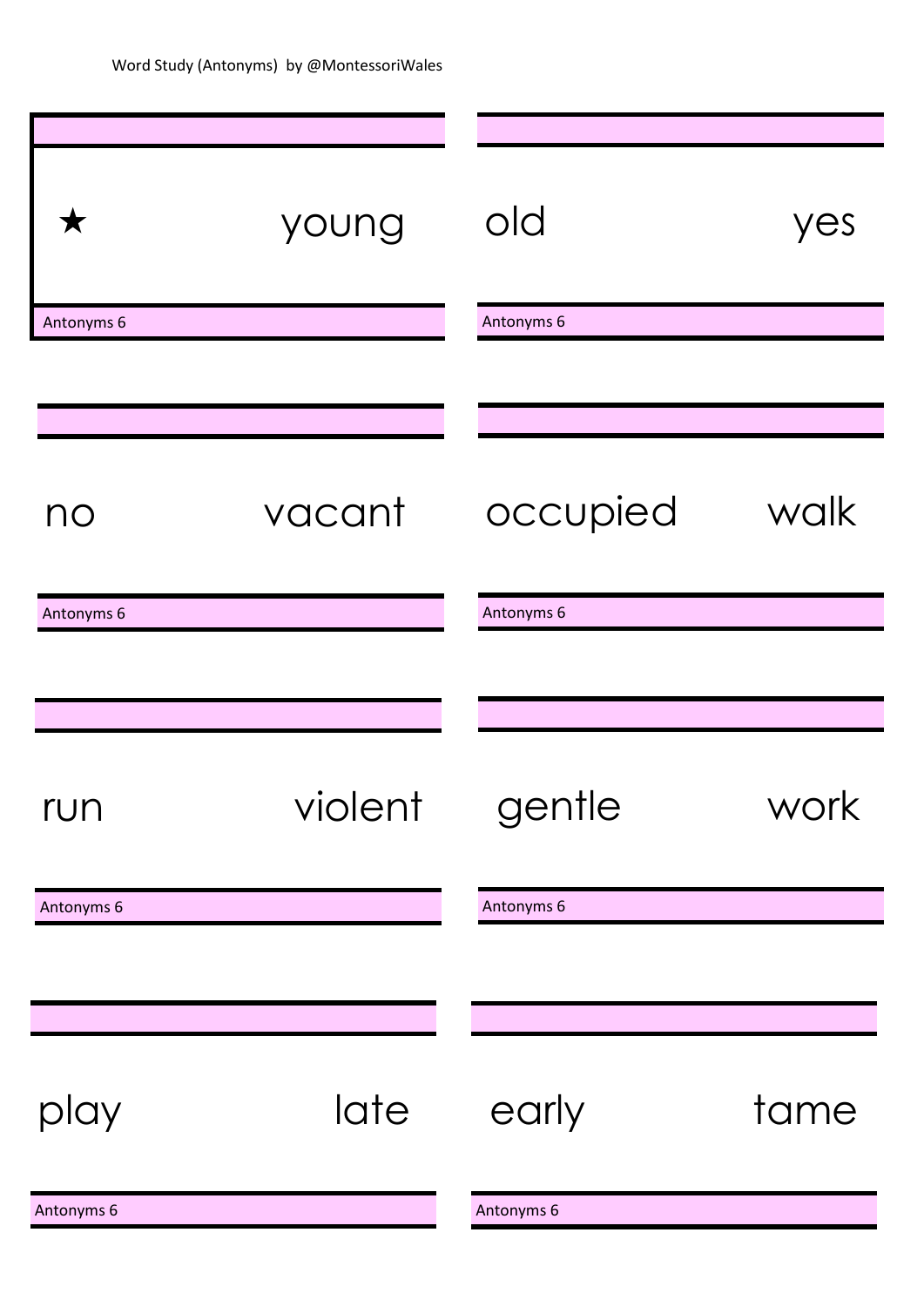| wild       | rural  | urban      | shrink  |
|------------|--------|------------|---------|
| Antonyms 6 |        | Antonyms 6 |         |
|            |        |            |         |
|            |        |            |         |
| expand     | sit    | stand      | slavery |
| Antonyms 6 |        | Antonyms 6 |         |
|            |        |            |         |
|            |        |            |         |
| freedom    | send   | receive    | sick    |
| Antonyms 6 |        | Antonyms 6 |         |
|            |        |            |         |
|            |        |            |         |
| well       | liquid | solid      |         |
| Antonyms 6 |        | Antonyms 6 |         |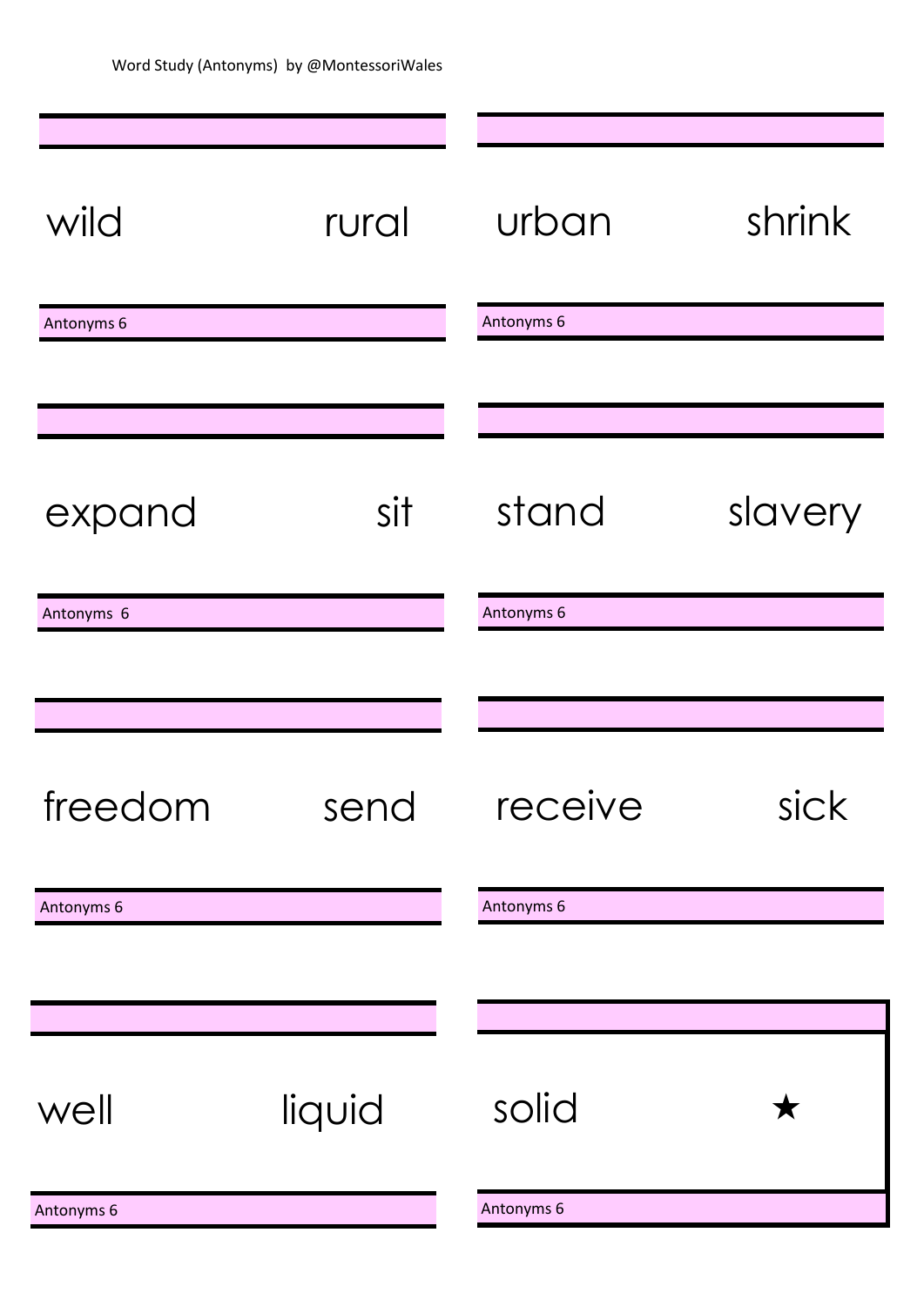| $\bigstar$        | public | private    | attack            |
|-------------------|--------|------------|-------------------|
| Antonyms 7        |        | Antonyms 7 |                   |
|                   |        |            |                   |
|                   |        |            |                   |
| defend            | unique |            | ordinary together |
| Antonyms 7        |        | Antonyms 7 |                   |
|                   |        |            |                   |
|                   |        |            |                   |
| apart unbreakable |        | fragile    | dwarf             |
| Antonyms 7        |        | Antonyms 7 |                   |
|                   |        |            |                   |
|                   |        |            |                   |
| giant             | import | export     | ceiling           |
| Antonyms 7        |        | Antonyms 7 |                   |